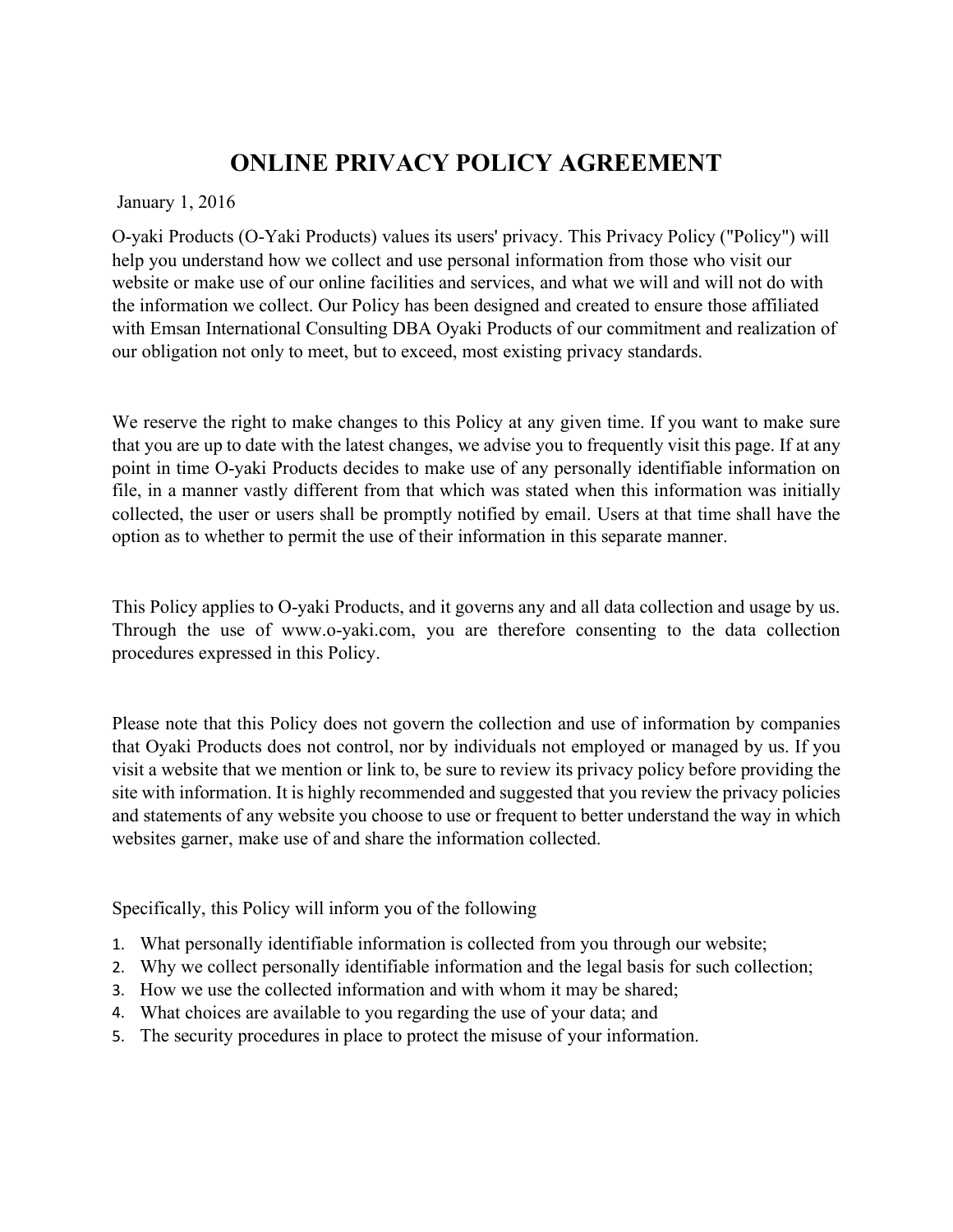### **Information We Collect**

It is always up to you whether to disclose personally identifiable information to us, although if you elect not to do so, we reserve the right not to register you as a user or provide you with any products or services. This website collects various types of information, such as:

• Voluntarily provided information which may include your name, address, email address, billing and/or credit card information etc. which may be used when you purchase products and/or services and to deliver the services you have requested.

In addition, O-yaki Products may have the occasion to collect non-personal anonymous demographic information, such as age, gender, household income, political affiliation, race and religion, as well as the type of browser you are using, IP address, or type of operating system, which will assist us in providing and maintaining superior quality service.

Please rest assured that this site will only collect personal information that you knowingly and willingly provide to us by way of surveys, completed membership forms, and emails. It is the intent of this site to use personal information only for the purpose for which it was requested, and any additional uses specifically provided for on this Policy.

### **Why We Collect Information and For How Long**

We are collecting your data for several reasons:

- To better understand your needs and provide you with the services you have requested;
- To fulfill our legitimate interest in improving our services and products;
- To send you promotional emails containing information we think you may like when we have your consent to do so;
- To contact you to fill out surveys or participate in other types of market research, when we have your consent to do so;
- To customize our website according to your online behavior and personal preferences.

The data we collect from you will be stored for no longer than necessary. The length of time we retain said information will be determined based upon the following criteria: the length of time your personal information remains relevant; the length of time it is reasonable to keep records to demonstrate that we have fulfilled our duties and obligations; any limitation periods within which claims might be made; any retention periods prescribed by law or recommended by regulators, professional bodies or associations; the type of contract we have with you, the existence of your consent, and our legitimate interest in keeping such information as stated in this Policy.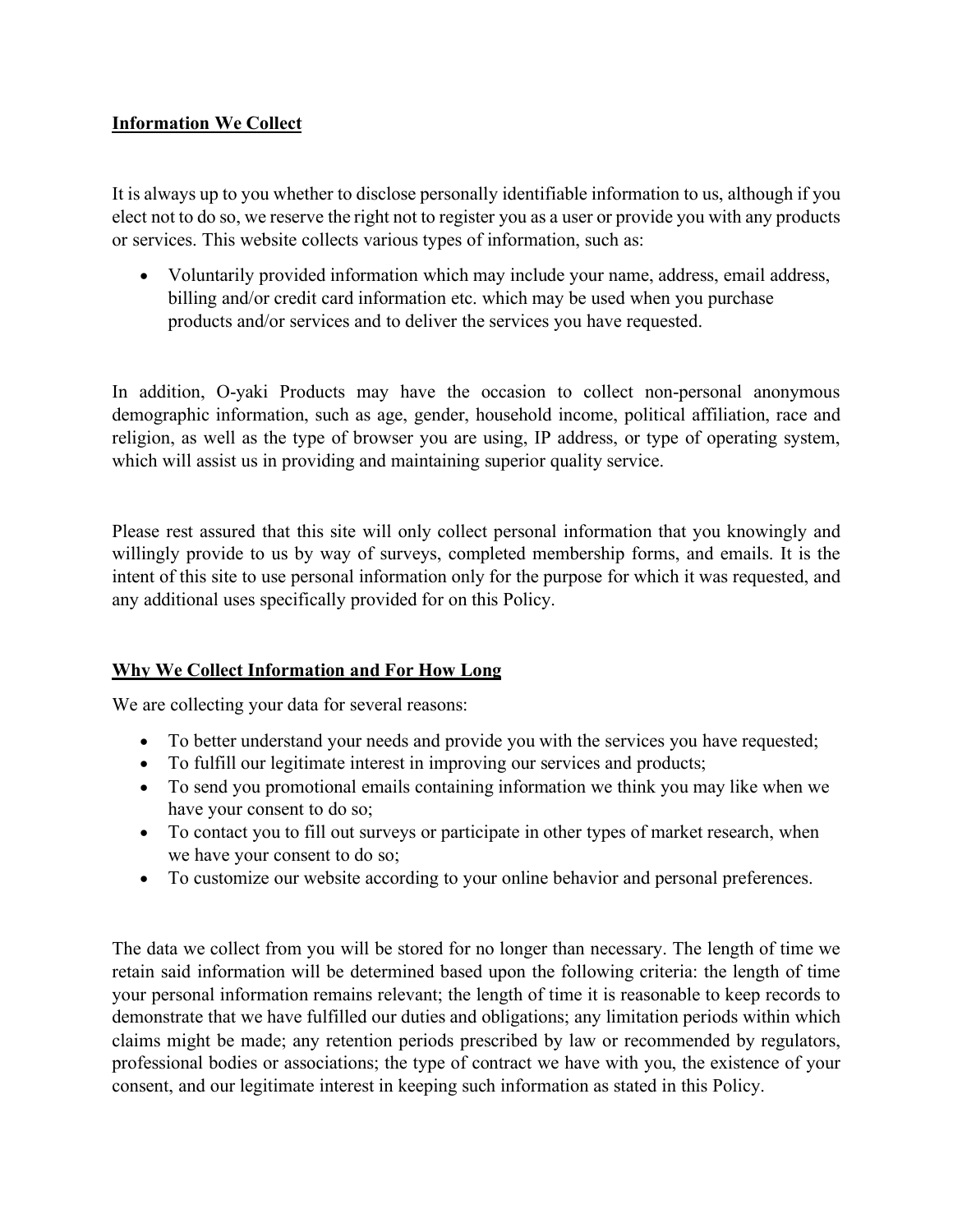## **Use of Information Collected**

O-yaki Products does not now, nor will it in the future, sell, rent or lease any of its customer lists and/or names to any third parties.

O-yaki Products may collect and may make use of personal information to assist in the operation of our website and to ensure delivery of the services you need and request. At times, we may find it necessary to use personally identifiable information as a means to keep you informed of other possible products and/or services that may be available to you from www.o-yaki.com

O-yaki Products may also be in contact with you with regards to completing surveys and/or research questionnaires related to your opinion of current or potential future services that may be offered.

O-yaki Products uses various third-party social media features including but not limited to Facebook, Twitter, Instagram, Pinterest and other interactive programs. These may collect your IP address and require cookies to work properly. These services are governed by the privacy policies of the providers and are not within Emsan International Consulting DBA Oyaki Products's control.

### **Disclosure of Information**

O-yaki Products may not use or disclose the information provided by you except under the following circumstances:

- as necessary to provide services or products you have ordered;
- in other ways described in this Policy or to which you have otherwise consented;
- in the aggregate with other information in such a way so that your identity cannot reasonably be determined;
- as required by law, or in response to a subpoena or search warrant;
- to outside auditors who have agreed to keep the information confidential;
- as necessary to enforce the Terms of Service;
- as necessary to maintain, safeguard and preserve all the rights and property of Emsan International Consulting DBA Oyaki Products.

# **Non-Marketing Purposes**

O-yaki Products greatly respects your privacy. We do maintain and reserve the right to contact you if needed for non-marketing purposes (such as bug alerts, security breaches, account issues, and/or changes in Emsan International Consulting DBA Oyaki Products products and services). In certain circumstances, we may use our website, newspapers, or other public means to post a notice.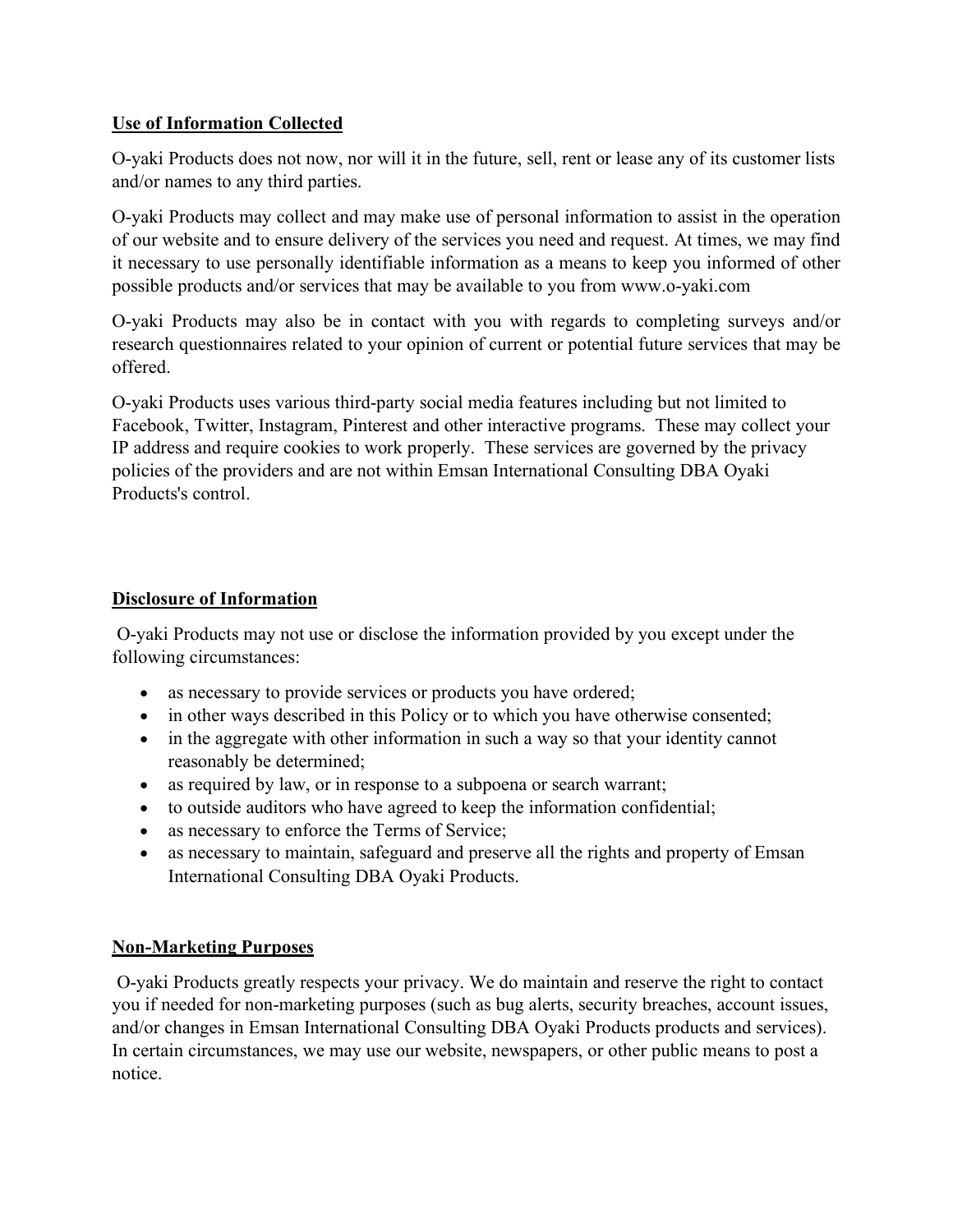#### **Children under the age of 13**

O-yaki Products's website is not directed to, and does not knowingly collect personal identifiable information from, children under the age of thirteen (13). If it is determined that such information has been inadvertently collected on anyone under the age of thirteen (13), we shall immediately take the necessary steps to ensure that such information is deleted from our system's database, or in the alternative, that verifiable parental consent is obtained for the use and storage of such information. Anyone under the age of thirteen (13) must seek and obtain parent or guardian permission to use this website.

### **Unsubscribe or Opt-Out**

All users and visitors to our website have the option to discontinue receiving communications from us by way of email or newsletters. To discontinue or unsubscribe from our website please send an email that you wish to unsubscribe to info@o-yaki.com. If you wish to unsubscribe or opt-out from any third-party websites, you must go to that specific website to unsubscribe or opt-out. Emsan International Consulting DBA Oyaki Products will continue to adhere to this Policy with respect to any personal information previously collected.

### **Links to Other Websites**

Our website does contain links to affiliate and other websites. O-yaki Products does not claim nor accept responsibility for any privacy policies, practices and/or procedures of other such websites. Therefore, we encourage all users and visitors to be aware when they leave our website and to read the privacy statements of every website that collects personally identifiable information. This Privacy Policy Agreement applies only and solely to the information collected by our website.

### **Notice to European Union Users**

O-yaki Products's operations are located primarily in the United States. If you provide information to us, the information will be transferred out of the European Union (EU) and sent to the United States. (The adequacy decision on the EU-US Privacy became operational on August 1, 2016. This framework protects the fundamental rights of anyone in the EU whose personal data is transferred to the United States for commercial purposes. It allows the free transfer of data to companies that are certified in the US under the Privacy Shield.) By providing personal information to us, you are consenting to its storage and use as described in this Policy.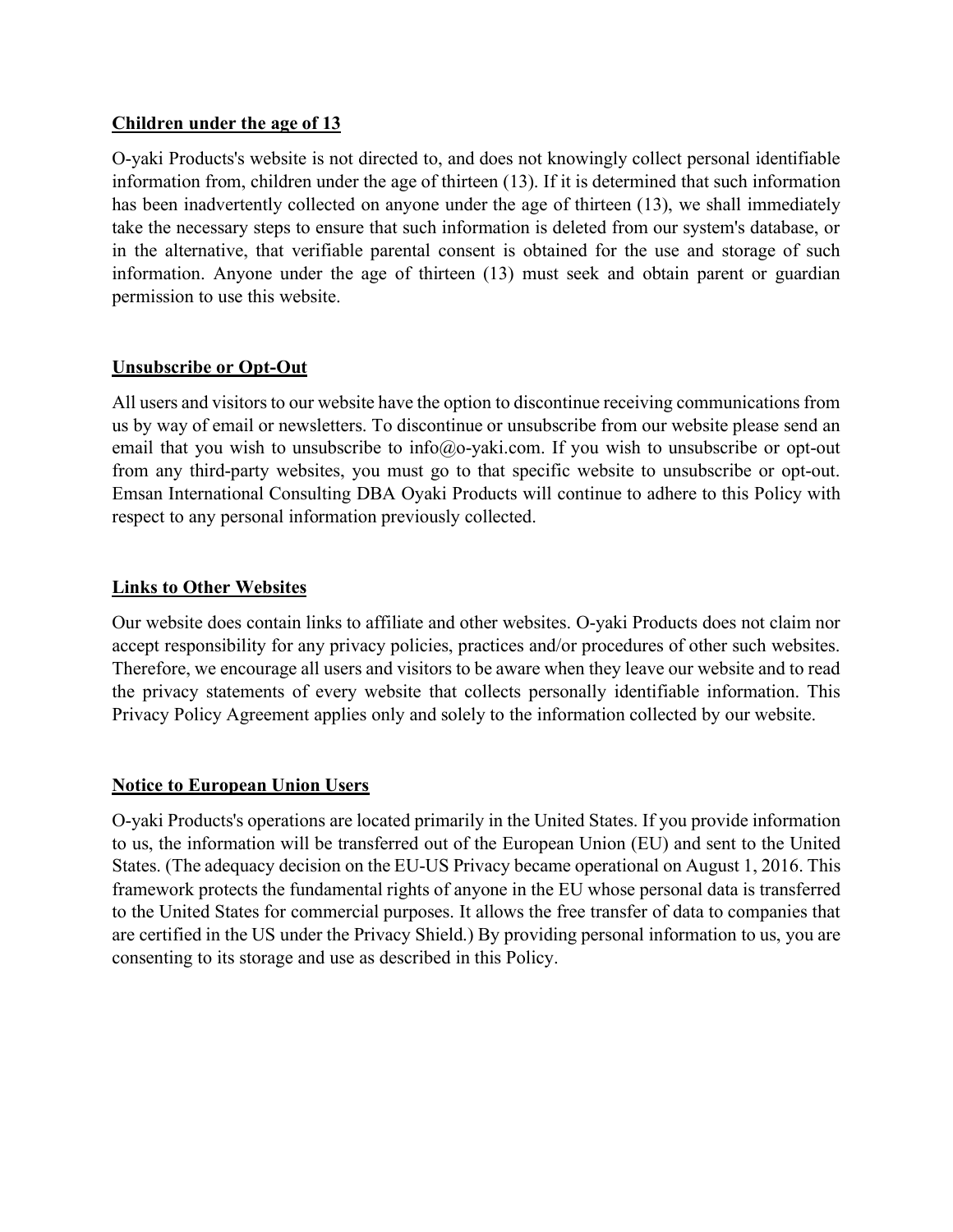### **Security**

Oyaki Products takes precautions to protect your information. When you submit sensitive information via the website, your information is protected both online and offline. Wherever we collect sensitive information (e.g. credit card information), that information is encrypted and transmitted to us in a secure way. You can verify this by looking for a lock icon in the address bar and looking for "https" at the beginning of the address of the webpage.

While we use encryption to protect sensitive information transmitted online, we also protect your information offline. Only employees who need the information to perform a specific job (for example, billing or customer service) are granted access to personally identifiable information. The computers and servers in which we store personally identifiable information are kept in a secure environment. This is all done to prevent any loss, misuse, unauthorized access, disclosure or modification of the user's personal information under our control.

The company also uses Secure Socket Layer (SSL) for authentication and private communications to build users' trust and confidence in the internet and website use by providing simple and secure access and communication of credit card and personal information.

#### **Acceptance of Terms**

By using this website, you are hereby accepting the terms and conditions stipulated within the Privacy Policy Agreement. If you are not in agreement with our terms and conditions, then you should refrain from further use of our sites. In addition, your continued use of our website following the posting of any updates or changes to our terms and conditions shall mean that you agree and acceptance of such changes.

### **How to Contact Us**

If you have any questions or concerns regarding the Privacy Policy Agreement related to our website, please feel free to contact us at the following email, telephone number or mailing address.

**Email:** info@o-yaki.com

**Telephone Number:** 781-894-0984

**Mailing Address:** Emsan International Consulting DBA Oyaki Products 336 Boston Post Rd Weston, Massachusetts 02493